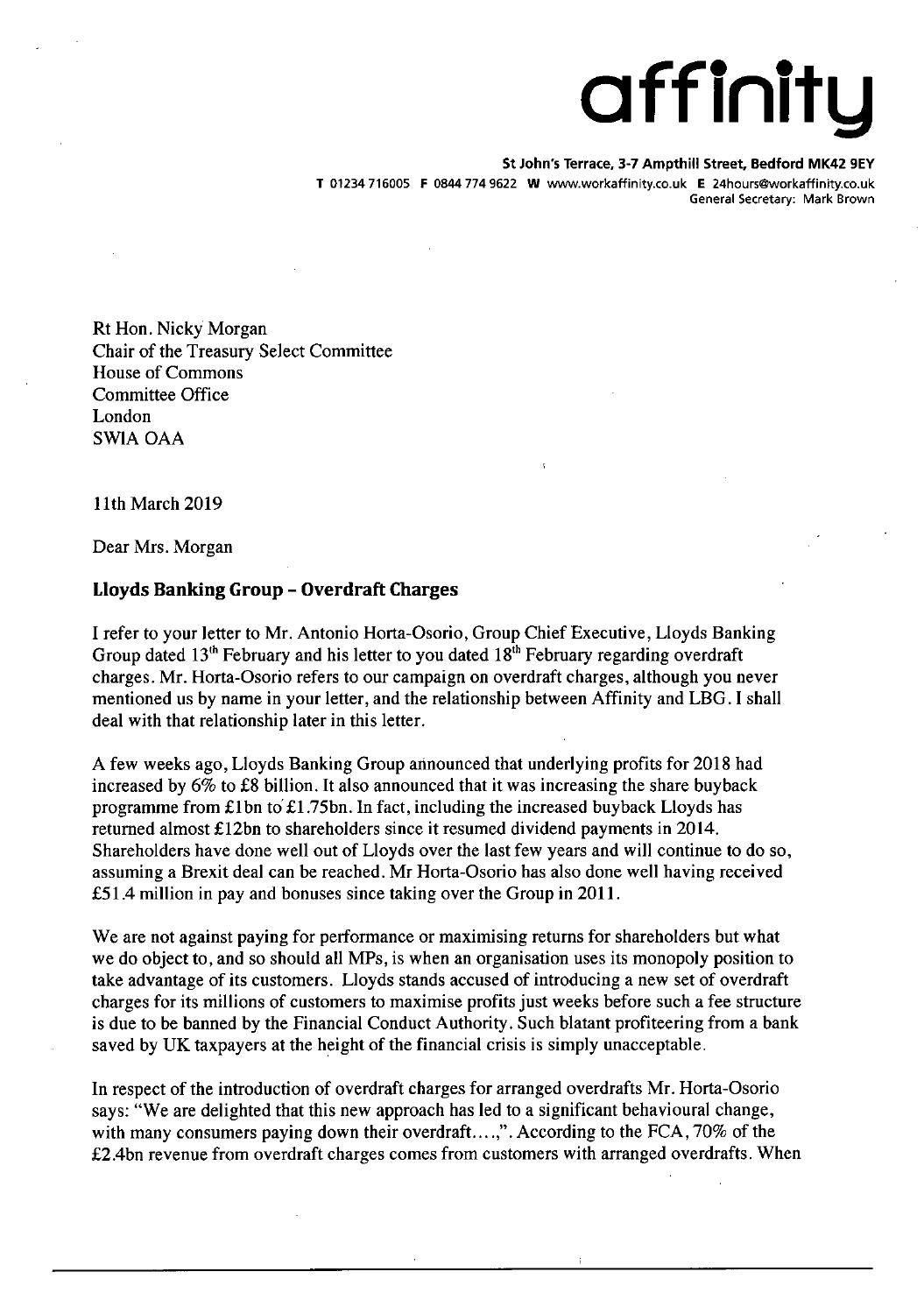the Lloyds charges were introduced back in 2017, customers with arranged overdrafts were faced with monthly bank charges that were going to increase by up to 158% in some cases. A customer with a £1,000 arranged overdraft facility would see their yearly bank charges increase from £276 to £514, an increase of 86%. A customer with a £5,000 agreed overdraft facility would see their Bank charges increase from £996 to £2,568, an increase of 158%. Lloyds Banking Group knew full well that customers with higher arranged overdraft limits were unlikely to be offered the same overdraft facilities by other banks and it took advantage of that by forcing those customers to either pay massively increased bank charges, which many couldn't afford, or take out personal loans from Lloyds to pay down their overdrafts.

In his response to your letter Mr. Horta-Osorio fails to address the central issue that the FCA has said Lloyds fixed daily charging structure for overdraft users is going to be banned and replaced with a fairer system. Mr. Horta-Osorio says: "We continue to engage with the FCA on this issue and believe that our revised proposition still meets the FCA's objective". However, the FCA has already said that in order to fix the dysfunctional overdraft market, of which Lloyds is the biggest player, it will be: "Ensuring the price for each overdraft will be a simple, single interest rate  $-$  no fixed daily or monthly charges.".

In its consultation paper entitled High Cost Credit Review, the FCA details the consumer research it undertook which formed the basis of its proposals. When consumers were asked how easy or difficult it would be to work out how much an overdraft would cost if you borrowed £500 for one week, 28% of consumers said that would be difficult to calculate using Lloyds fixed daily fees (1p for every £7 borrowed) compared to 15% who were shown a simple interest rate with an overdraft calculator. Incidentally, 59% of consumers said it would be easy to understand the pricing of the overdraft using the Lloyds approach, compared to 74% using the interest rate and calculator approach. It's for that reason, the FCA says single interest rates for overdrafts will reduce harm, will be simpler for consumers and will foster competition.

Mr. Horta-Osorio is either being willfully obtuse in defending Lloyds current fee structure or he doesn't appear to have read the FCA consultation paper. To persist in defending the indefensible in the face of research produced by the FCA smacks of hubris. However, customers are not stupid, and they know when they are being taken advantage of by their bank. That may be why the independent service quality survey results, which banks are required to publish by the Competition and Markets Authority, shows that when it comes to overdraft services Lloyds Bank came  $7<sup>th</sup>$ , Halifax came  $10<sup>th</sup>$  and Bank of Scotland came  $11<sup>th</sup>$ out of 16 banks and building societies. Not exactly a ringing endorsement from Lloyds Banking Group customers for Mr. Horta-Osorio's approach to overdraft charges.

Lloyds seems deaf to the needs of its customers on this issue so we have written to Mr. Andrew Bailey, Chief Executive of the FCA, asking him to write to Mr. Horta-Osorio making it clear that the actions of the bank are undermining consumer confidence in UK banking and seeking assurances from Lloyds that it will withdraw its new overdraft charges immediately. A copy of that letter is attached.